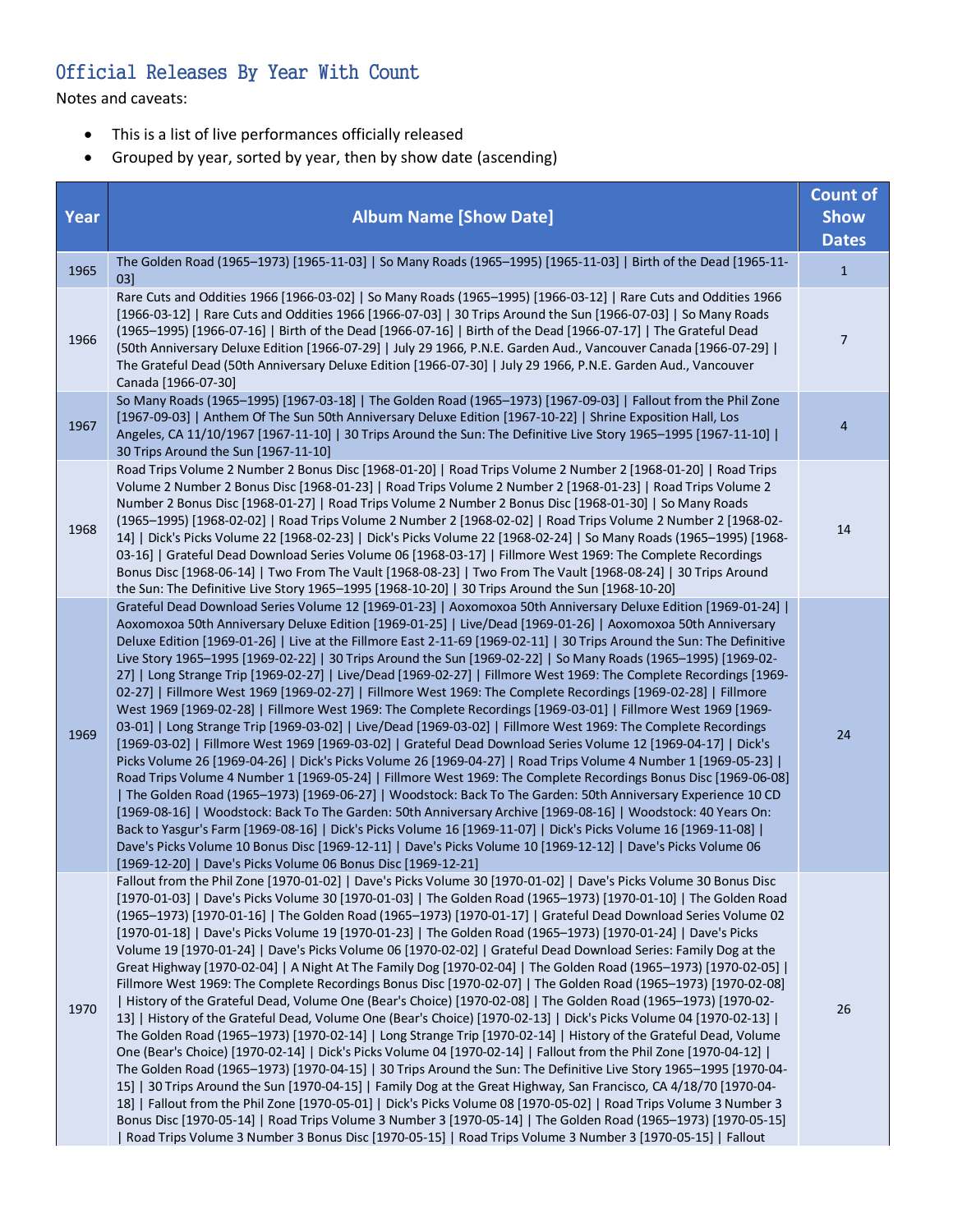|      |                                                                                                                                                                                                                                                                                                                                                                                                                                                                                                                                                                                                                                                                                                                                                                                                                                                                                                                                                                                                                                                                                                                                                                                                                                                                                                                                                                                                                                                                                                                                                                                                                                                                                                                                                                                                                                                                                                                                                                                                                                                                                                                                                                                                                                                                                                                                                                                                                                                                                                                                                                                                                                                                                                                                                                                                                                                                                                                                                                                                                                                                                                                                                                                                                                                                                                                                                                                                                                                                                                                                                                                                                                                                                                                                                                                                                                                                                                                                                                                                                                                                                                | <b>Count of</b> |
|------|------------------------------------------------------------------------------------------------------------------------------------------------------------------------------------------------------------------------------------------------------------------------------------------------------------------------------------------------------------------------------------------------------------------------------------------------------------------------------------------------------------------------------------------------------------------------------------------------------------------------------------------------------------------------------------------------------------------------------------------------------------------------------------------------------------------------------------------------------------------------------------------------------------------------------------------------------------------------------------------------------------------------------------------------------------------------------------------------------------------------------------------------------------------------------------------------------------------------------------------------------------------------------------------------------------------------------------------------------------------------------------------------------------------------------------------------------------------------------------------------------------------------------------------------------------------------------------------------------------------------------------------------------------------------------------------------------------------------------------------------------------------------------------------------------------------------------------------------------------------------------------------------------------------------------------------------------------------------------------------------------------------------------------------------------------------------------------------------------------------------------------------------------------------------------------------------------------------------------------------------------------------------------------------------------------------------------------------------------------------------------------------------------------------------------------------------------------------------------------------------------------------------------------------------------------------------------------------------------------------------------------------------------------------------------------------------------------------------------------------------------------------------------------------------------------------------------------------------------------------------------------------------------------------------------------------------------------------------------------------------------------------------------------------------------------------------------------------------------------------------------------------------------------------------------------------------------------------------------------------------------------------------------------------------------------------------------------------------------------------------------------------------------------------------------------------------------------------------------------------------------------------------------------------------------------------------------------------------------------------------------------------------------------------------------------------------------------------------------------------------------------------------------------------------------------------------------------------------------------------------------------------------------------------------------------------------------------------------------------------------------------------------------------------------------------------------------------------------|-----------------|
| Year | <b>Album Name [Show Date]</b>                                                                                                                                                                                                                                                                                                                                                                                                                                                                                                                                                                                                                                                                                                                                                                                                                                                                                                                                                                                                                                                                                                                                                                                                                                                                                                                                                                                                                                                                                                                                                                                                                                                                                                                                                                                                                                                                                                                                                                                                                                                                                                                                                                                                                                                                                                                                                                                                                                                                                                                                                                                                                                                                                                                                                                                                                                                                                                                                                                                                                                                                                                                                                                                                                                                                                                                                                                                                                                                                                                                                                                                                                                                                                                                                                                                                                                                                                                                                                                                                                                                                  | <b>Show</b>     |
|      |                                                                                                                                                                                                                                                                                                                                                                                                                                                                                                                                                                                                                                                                                                                                                                                                                                                                                                                                                                                                                                                                                                                                                                                                                                                                                                                                                                                                                                                                                                                                                                                                                                                                                                                                                                                                                                                                                                                                                                                                                                                                                                                                                                                                                                                                                                                                                                                                                                                                                                                                                                                                                                                                                                                                                                                                                                                                                                                                                                                                                                                                                                                                                                                                                                                                                                                                                                                                                                                                                                                                                                                                                                                                                                                                                                                                                                                                                                                                                                                                                                                                                                | <b>Dates</b>    |
|      | from the Phil Zone [1970-05-15]   The Golden Road (1965-1973) [1970-06-06]   The Golden Road (1965-1973) [1970-<br>10-04]   The Golden Road (1965-1973) [1970-12-26]   The Closing of Winterland Bonus Disc [1970-12-31]                                                                                                                                                                                                                                                                                                                                                                                                                                                                                                                                                                                                                                                                                                                                                                                                                                                                                                                                                                                                                                                                                                                                                                                                                                                                                                                                                                                                                                                                                                                                                                                                                                                                                                                                                                                                                                                                                                                                                                                                                                                                                                                                                                                                                                                                                                                                                                                                                                                                                                                                                                                                                                                                                                                                                                                                                                                                                                                                                                                                                                                                                                                                                                                                                                                                                                                                                                                                                                                                                                                                                                                                                                                                                                                                                                                                                                                                       |                 |
| 1971 | So Many Roads (1965-1995) [1971-02-18]   Three from the Vault [1971-02-19]   30 Trips Around the Sun: The<br>Definitive Live Story 1965-1995 [1971-03-18]   30 Trips Around the Sun [1971-03-18]   The Golden Road (1965-1973)<br>[1971-03-24]   Grateful Dead [1971-03-24]   The Golden Road (1965-1973) [1971-04-05]   Grateful Dead [1971-04-<br>05]   The Golden Road (1965–1973) [1971-04-06]   Grateful Dead [1971-04-06]   Ladies and Gentlemen the<br>Grateful Dead [1971-04-25]   The Golden Road (1965-1973) [1971-04-26]   Grateful Dead [1971-04-26]   The Golden<br>Road (1965-1973) [1971-04-27]   Ladies and Gentlemen the Grateful Dead [1971-04-27]   Grateful Dead [1971-04-<br>27]   The Golden Road (1965-1973) [1971-04-28]   Ladies and Gentlemen the Grateful Dead [1971-04-28]  <br>Grateful Dead [1971-04-28]   The Golden Road (1965-1973) [1971-04-29]   Ladies and Gentlemen the Grateful<br>Dead [1971-04-29]   Grateful Dead [1971-04-29]   Winterland: May 30th 1971 [1971-05-30]   Long Strange Trip<br>[1971-06-21]   Road Trips Volume 1 Number 3 Bonus Disc [1971-07-31]   Road Trips Volume 1 Number 3 [1971-07-<br>31]   Road Trips Volume 1 Number 3 Bonus Disc [1971-08-04]   Road Trips Volume 1 Number 3 Bonus Disc [1971-08-<br>06]   Fallout from the Phil Zone [1971-08-06]   Dick's Picks Volume 35 [1971-08-06]   Dick's Picks Volume 35 [1971-<br>08-07]   Road Trips Volume 1 Number 3 [1971-08-23]   Dick's Picks Volume 35 [1971-08-24]   Dave's Picks Volume 03<br>[1971-10-21]   Dave's Picks Volume 03 [1971-10-22]   Grateful Dead Download Series Volume 03 [1971-10-26]  <br>Dick's Picks Volume 02 [1971-10-31]   Road Trips Volume 3 Number 2 Bonus Disc [1971-11-14]   Road Trips Volume 3<br>Number 2 [1971-11-15]   Dave's Picks Volume 26 [1971-11-17]   Dave's Picks Volume 22 Bonus Disc [1971-12-06]  <br>Dave's Picks Volume 22 [1971-12-06]   Dave's Picks Volume 22 [1971-12-07]   Dave's Picks Volume 26 Bonus Disc<br>[1971-12-14]   Dave's Picks Volume 26 [1971-12-14]   The Closing of Winterland Bonus Disc [1971-12-31]                                                                                                                                                                                                                                                                                                                                                                                                                                                                                                                                                                                                                                                                                                                                                                                                                                                                                                                                                                                                                                                                                                                                                                                                                                                                                                                                                                                                                                                                                                                                                                                                                                                                                                                                                                                                                                                                                                                                                                                             | 30              |
| 1972 | Dave's Picks Volume 14 Bonus Disc [1972-03-21]   Rockin' the Rhein with the Grateful Dead Bonus Disc [1972-03-22]  <br>Rockin' the Rhein with the Grateful Dead Bonus Disc [1972-03-23]   Dick's Picks Volume 30 [1972-03-25]   Dave's<br>Picks Volume 14 [1972-03-26]   Dick's Picks Volume 30 [1972-03-27]   Dave's Picks Volume 14 Bonus Disc [1972-03-<br>27]   Dick's Picks Volume 30 [1972-03-28]   Steppin' Out with the Grateful Dead: England '72 [1972-04-07]   Europe<br>'72: The Complete Recordings [1972-04-07]   Europe '72 Volume 2 [1972-04-07]   The Golden Road (1965-1973)<br>[1972-04-08]   Steppin' Out with the Grateful Dead: England '72 [1972-04-08]   Europe '72: The Complete Recordings<br>[1972-04-08]   Europe '72 [1972-04-08]   Steppin' Out with the Grateful Dead: England '72 [1972-04-11]   Europe '72:<br>The Complete Recordings [1972-04-11]   The Golden Road (1965-1973) [1972-04-14]   Europe '72: The Complete<br>Recordings [1972-04-14]   Europe '72 Volume 2 [1972-04-14]   Europe '72 [1972-04-14]   Europe '72: The Complete<br>Recordings [1972-04-16]   Europe '72: The Complete Recordings [1972-04-17]   Europe '72 Volume 2 [1972-04-17]  <br>Long Strange Trip [1972-04-21]   Europe '72: The Complete Recordings [1972-04-21]   Rockin' the Rhein with the<br>Grateful Dead [1972-04-24]   Europe '72: The Complete Recordings [1972-04-24]   The Golden Road (1965-1973)<br>[1972-04-26]   Hundred Year Hall [1972-04-26]   Europe '72: The Complete Recordings [1972-04-26]   Europe '72<br>Volume 2 [1972-04-26]   Europe '72: The Complete Recordings [1972-04-29]   The Golden Road (1965-1973) [1972-<br>05-03]   Europe '72: The Complete Recordings [1972-05-03]   Europe '72 Volume 2 [1972-05-03]   Europe '72 [1972-<br>05-03]   The Golden Road (1965-1973) [1972-05-04]   Europe '72: The Complete Recordings [1972-05-04]   Europe<br>'72 Volume 2 [1972-05-04]   Europe '72 [1972-05-04]   Dark Star [1972-05-04]   Steppin' Out with the Grateful Dead:<br>England '72 [1972-05-07]   Europe '72: The Complete Recordings [1972-05-07]   Europe '72 Volume 2 [1972-05-07]  <br>The Golden Road (1965-1973) [1972-05-10]   Europe '72: The Complete Recordings [1972-05-10]   Europe '72 [1972-<br>05-10]   So Many Roads (1965-1995) [1972-05-11]   Europe '72: The Complete Recordings [1972-05-11]   Europe '72:<br>The Complete Recordings [1972-05-13]   Europe '72: The Complete Recordings [1972-05-16]   Europe '72 Volume 2<br>[1972-05-16]   Europe '72: The Complete Recordings [1972-05-18]   Steppin' Out with the Grateful Dead: England '72<br>[1972-05-23]   Europe '72: The Complete Recordings [1972-05-23]   Europe '72 [1972-05-23]   The Golden Road<br>(1965-1973) [1972-05-24]   Steppin' Out with the Grateful Dead: England '72 [1972-05-24]   Rockin' the Rhein with<br>the Grateful Dead [1972-05-24]   Europe '72: The Complete Recordings [1972-05-24]   Europe '72 Volume 2 [1972-05-<br>24]   Europe '72 [1972-05-24]   Europe '72: The Complete Recordings [1972-05-25]   The Golden Road (1965-1973)<br>[1972-05-26]   Steppin' Out with the Grateful Dead: England '72 [1972-05-26]   Long Strange Trip [1972-05-26]  <br>Europe '72: The Complete Recordings [1972-05-26]   Europe '72 Volume 2 [1972-05-26]   Europe '72 [1972-05-26]  <br>Grateful Dead Download Series Volume 10 [1972-07-21]   Grateful Dead Download Series Volume 10 [1972-07-22]  <br>Dave's Picks Volume 24 [1972-08-25]   Sunshine Daydream [1972-08-27]   So Many Roads (1965-1995) [1972-08-27]<br>  Long Strange Trip [1972-08-27]   Dick's Picks Volume 36 [1972-09-03]   Dick's Picks Volume 23 [1972-09-17]   Dick's<br>Picks Volume 36 [1972-09-21]   30 Trips Around the Sun: The Definitive Live Story 1965-1995 [1972-09-24]   30 Trips<br>Around the Sun [1972-09-24]   Dick's Picks Volume 11 [1972-09-27]   Dave's Picks Volume 11 [1972-11-15]   Dave's<br>Picks Volume 11 [1972-11-17]   Houston, Texas 11-18-1972 [1972-11-18]   The Closing of Winterland Bonus Disc<br>$[1972 - 12 - 31]$ | 42              |
| 1973 | Dick's Picks Volume 28 [1973-02-26]   Dick's Picks Volume 28 [1973-02-28]   Dave's Picks Volume 32 [1973-03-24]  <br>Dave's Picks Volume 16 [1973-03-28]   Beyond Description (1973-1989) [1973-03-28]   Dave's Picks Volume 21 [1973-<br>04-02]   Postcards of the Hanging [1973-06-10]   Pacific Northwest '73-'74: The Complete Recordings [1973-06-22]  <br>Pacific Northwest '73-'74: Believe It If You Need It [1973-06-22]   Pacific Northwest '73-'74: The Complete Recordings<br>[1973-06-24]   Pacific Northwest '73-'74: Believe It If You Need It [1973-06-24]   Pacific Northwest '73-'74: The<br>Complete Recordings [1973-06-26]   So Many Roads (1965-1995) [1973-07-27]   Beyond Description (1973-1989)                                                                                                                                                                                                                                                                                                                                                                                                                                                                                                                                                                                                                                                                                                                                                                                                                                                                                                                                                                                                                                                                                                                                                                                                                                                                                                                                                                                                                                                                                                                                                                                                                                                                                                                                                                                                                                                                                                                                                                                                                                                                                                                                                                                                                                                                                                                                                                                                                                                                                                                                                                                                                                                                                                                                                                                                                                                                                                                                                                                                                                                                                                                                                                                                                                                                                                                                                                      | 24              |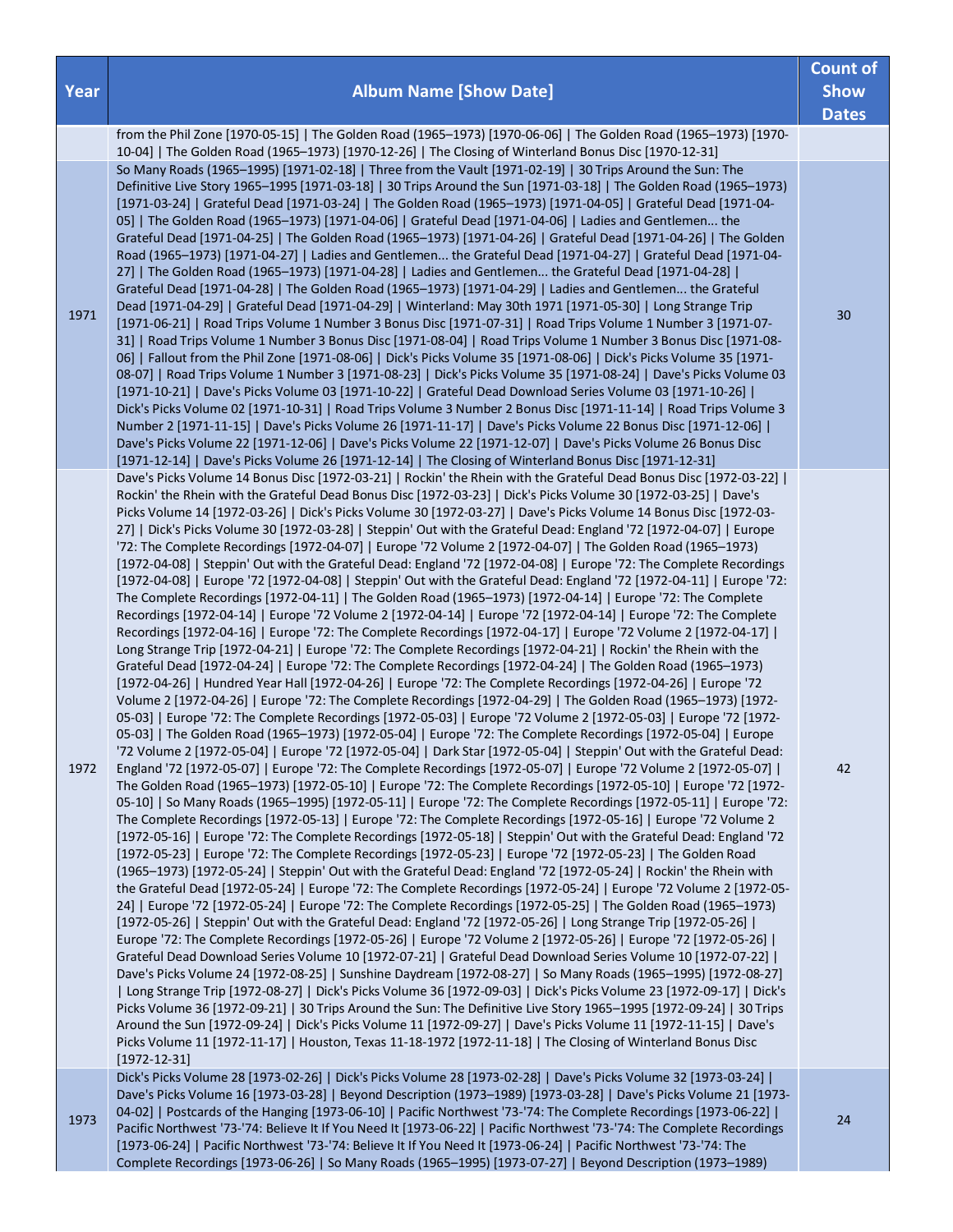| Year | <b>Album Name [Show Date]</b>                                                                                                                                                                                                                                                                                                                                                                                                                                                                                                                                                                                                                                                                                                                                                                                                                                                                                                                                                                                                                                                                                                                                                                                                                                                                                                                                                                                                                                                                                                                                                                                                                                                                                                                                                                                                                                                                                                                                                                                                                                                                                                                                                                                                                                                        | <b>Count of</b><br><b>Show</b><br><b>Dates</b> |
|------|--------------------------------------------------------------------------------------------------------------------------------------------------------------------------------------------------------------------------------------------------------------------------------------------------------------------------------------------------------------------------------------------------------------------------------------------------------------------------------------------------------------------------------------------------------------------------------------------------------------------------------------------------------------------------------------------------------------------------------------------------------------------------------------------------------------------------------------------------------------------------------------------------------------------------------------------------------------------------------------------------------------------------------------------------------------------------------------------------------------------------------------------------------------------------------------------------------------------------------------------------------------------------------------------------------------------------------------------------------------------------------------------------------------------------------------------------------------------------------------------------------------------------------------------------------------------------------------------------------------------------------------------------------------------------------------------------------------------------------------------------------------------------------------------------------------------------------------------------------------------------------------------------------------------------------------------------------------------------------------------------------------------------------------------------------------------------------------------------------------------------------------------------------------------------------------------------------------------------------------------------------------------------------------|------------------------------------------------|
|      | [1973-09-07]   Dick's Picks Volume 19 [1973-10-19]   Winterland 1973: The Complete Recordings [1973-11-09]  <br>Winterland 1973: The Complete Recordings [1973-11-10]   Winterland 1973: The Complete Recordings [1973-11-11]  <br>30 Trips Around the Sun: The Definitive Live Story 1965-1995 [1973-11-14]   30 Trips Around the Sun [1973-11-14]  <br>Dave's Picks Volume 05 [1973-11-17]   Road Trips Volume 4 Number 3 [1973-11-21]   Dick's Picks Volume 14 [1973-<br>11-30]   Dick's Picks Volume 14 [1973-12-02]   Winterland 1973: The Complete Recordings Bonus Disc [1973-12-04]  <br>Road Trips Volume 4 Number 3 Bonus Disc [1973-12-06]   Grateful Dead Download Series Volume 08 [1973-12-10]  <br>Dick's Picks Volume 01 [1973-12-19]                                                                                                                                                                                                                                                                                                                                                                                                                                                                                                                                                                                                                                                                                                                                                                                                                                                                                                                                                                                                                                                                                                                                                                                                                                                                                                                                                                                                                                                                                                                                |                                                |
| 1974 | Dave's Picks Volume 13 [1974-02-24]   Dick's Picks Volume 24 [1974-03-23]   Dave's Picks Volume 09 [1974-05-14]  <br>Pacific Northwest '73-'74: The Complete Recordings [1974-05-17]   Pacific Northwest '73-'74: Believe It If You Need It<br>[1974-05-17]   Beyond Description (1973-1989) [1974-05-17]   Pacific Northwest '73-'74: The Complete Recordings<br>[1974-05-19]   Pacific Northwest '73-'74: Believe It If You Need It [1974-05-19]   Pacific Northwest '73-'74: The<br>Complete Recordings [1974-05-21]   Pacific Northwest '73-'74: Believe It If You Need It [1974-05-21]   Road Trips<br>Volume 2 Number 3 Bonus Disc [1974-06-16]   Road Trips Volume 2 Number 3 [1974-06-16]   Road Trips Volume 2<br>Number 3 Bonus Disc [1974-06-18]   Road Trips Volume 2 Number 3 [1974-06-18]   So Many Roads (1965-1995)<br>[1974-06-23]   Beyond Description (1973-1989) [1974-06-23]   Dick's Picks Volume 12 [1974-06-26]   Dick's Picks<br>Volume 12 [1974-06-28]   Dave's Picks Volume 17 [1974-07-19]   Dave's Picks Volume 02 Bonus Disc [1974-07-29]  <br>Dave's Picks Volume 02 [1974-07-31]   Dick's Picks Volume 31 [1974-08-04]   Dick's Picks Volume 31 [1974-08-05]  <br>Long Strange Trip [1974-08-06]   Dick's Picks Volume 31 [1974-08-06]   Dick's Picks Volume 07 [1974-09-09]   Dick's<br>Picks Volume 07 [1974-09-10]   Dick's Picks Volume 07 [1974-09-11]   30 Trips Around the Sun: The Definitive Live<br>Story 1965-1995 [1974-09-18]   30 Trips Around the Sun [1974-09-18]   The Grateful Dead Movie Soundtrack [1974-<br>10-16]   The Grateful Dead Movie [1974-10-16]   Beyond Description (1973-1989) [1974-10-16]   The Grateful Dead<br>Movie Soundtrack [1974-10-17]   The Grateful Dead Movie [1974-10-17]   Steal Your Face [1974-10-17]   Beyond<br>Description (1973-1989) Bonus Disc [1974-10-17]   The Grateful Dead Movie Soundtrack [1974-10-18]   The Grateful<br>Dead Movie [1974-10-18]   Steal Your Face [1974-10-18]   The Grateful Dead Movie Soundtrack [1974-10-19]   The<br>Grateful Dead Movie [1974-10-19]   Steal Your Face [1974-10-19]   So Many Roads (1965-1995) [1974-10-19]   The<br>Grateful Dead Movie Soundtrack [1974-10-20]   The Grateful Dead Movie [1974-10-20]   Steal Your Face [1974-10-<br>$20$ ] | 26                                             |
| 1975 | Beyond Description (1973-1989) Bonus Disc [1975-03-23]   One From The Vault [1975-08-13]   Long Strange Trip<br>[1975-08-13]   30 Trips Around the Sun: The Definitive Live Story 1965-1995 [1975-09-28]   30 Trips Around the Sun<br>$[1975-09-28]$                                                                                                                                                                                                                                                                                                                                                                                                                                                                                                                                                                                                                                                                                                                                                                                                                                                                                                                                                                                                                                                                                                                                                                                                                                                                                                                                                                                                                                                                                                                                                                                                                                                                                                                                                                                                                                                                                                                                                                                                                                 | 3                                              |
| 1976 | Road Trips Volume 4 Number 5 [1976-06-09]   Live at the Cow Palace Bonus Disc [1976-06-09]   Road Trips Volume 4<br>Number 5 [1976-06-12]   Dave's Picks Volume 28 [1976-06-17]   Grateful Dead Download Series Volume 04 [1976-06-<br>18]   Grateful Dead Download Series Volume 04 [1976-06-21]   Grateful Dead Download Series Volume 04 [1976-06-<br>22]   Dave's Picks Volume 28 [1976-06-23]   Grateful Dead Download Series Volume 04 [1976-06-28]   Dave's Picks<br>Volume 28 [1976-06-28]   So Many Roads (1965-1995) [1976-06-29]   Dave's Picks Volume 18 Bonus Disc [1976-07-<br>16]   Dave's Picks Volume 18 [1976-07-16]   Dave's Picks Volume 18 [1976-07-17]   Live at the Cow Palace Bonus Disc<br>[1976-09-24]   Dave's Picks Volume 04 [1976-09-24]   Dick's Picks Volume 20 [1976-09-25]   Dick's Picks Volume 20<br>[1976-09-28]   Live at the Cow Palace Bonus Disc [1976-09-30]   Live at the Cow Palace Bonus Disc [1976-10-02]   30<br>Trips Around the Sun: The Definitive Live Story 1965-1995 [1976-10-03]   30 Trips Around the Sun [1976-10-03]  <br>Dick's Picks Volume 33 [1976-10-09]   Dick's Picks Volume 33 [1976-10-10]   Live at the Cow Palace [1976-12-31]                                                                                                                                                                                                                                                                                                                                                                                                                                                                                                                                                                                                                                                                                                                                                                                                                                                                                                                                                                                                                                                                                   | 20                                             |
| 1977 | Dave's Picks Volume 29 [1977-02-26]   Dave's Picks Volume 29 [1977-02-27]   Capitol Theatre, Passaic, NJ, 4/25/77<br>[1977-04-25]   30 Trips Around the Sun: The Definitive Live Story 1965-1995 [1977-04-25]   30 Trips Around the Sun<br>[1977-04-25]   Grateful Dead Download Series Volume 01 [1977-04-29]   Grateful Dead Download Series Volume 01<br>[1977-04-30]   May 1977: Get Shown the Light [1977-05-05]   May 1977: Get Shown the Light [1977-05-07]   May<br>1977: Get Shown the Light [1977-05-08]   Long Strange Trip [1977-05-08]   Cornell 5/8/77 [1977-05-08]   Beyond<br>Description (1973-1989) [1977-05-08]   May 1977: Get Shown the Light [1977-05-09]   May 1977 [1977-05-11]  <br>Winterland June 1977: The Complete Recordings Bonus Disc [1977-05-12]   May 1977 [1977-05-12]   May 1977<br>[1977-05-13]   May 1977 [1977-05-15]   May 1977 [1977-05-17]   Fallout from the Phil Zone [1977-05-17]   Dick's<br>Picks Volume 29 [1977-05-19]   Dick's Picks Volume 29 [1977-05-21]   Dick's Picks Volume 03 [1977-05-22]   Dave's<br>Picks Volume 01 [1977-05-25]   To Terrapin: Hartford '77 [1977-05-28]   Winterland June 1977: The Complete<br>Recordings [1977-06-07]   Winterland June 1977: The Complete Recordings [1977-06-08]   Winterland June 1977: The<br>Complete Recordings [1977-06-09]   Dick's Picks Volume 15 [1977-09-03]   Road Trips Volume 1 Number 2 Bonus Disc<br>[1977-10-07]   Road Trips Volume 1 Number 2 Bonus Disc [1977-10-11]   Road Trips Volume 1 Number 2 [1977-10-<br>11]   Dick's Picks Volume 29 [1977-10-11]   Road Trips Volume 1 Number 2 Bonus Disc [1977-10-14]   Road Trips<br>Volume 1 Number 2 [1977-10-14]   Road Trips Volume 1 Number 2 Bonus Disc [1977-10-16]   Road Trips Volume 1<br>Number 2 [1977-10-16]   Dick's Picks Volume 34 [1977-11-02]   Dave's Picks Volume 12 [1977-11-02]   Dave's Picks<br>Volume 12 [1977-11-04]   Dick's Picks Volume 34 [1977-11-05]   Dave's Picks Volume 25 [1977-11-06]   Dick's Picks<br>Volume 10 [1977-12-29]   Dick's Picks Volume 10 [1977-12-30]   The Closing of Winterland Bonus Disc [1977-12-31]                                                                                                                                                     | 34                                             |
| 1978 | Dave's Picks Volume 23 [1978-01-22]   Dick's Picks Volume 18 [1978-02-03]   Dick's Picks Volume 18 [1978-02-04]  <br>Dick's Picks Volume 18 [1978-02-05]   So Many Roads (1965-1995) [1978-04-21]   Dave's Picks Volume 15 [1978-04-<br>22]   Dave's Picks Volume 07 [1978-04-24]   Dick's Picks Volume 25 [1978-05-10]   Dick's Picks Volume 25 [1978-05-                                                                                                                                                                                                                                                                                                                                                                                                                                                                                                                                                                                                                                                                                                                                                                                                                                                                                                                                                                                                                                                                                                                                                                                                                                                                                                                                                                                                                                                                                                                                                                                                                                                                                                                                                                                                                                                                                                                           | 23                                             |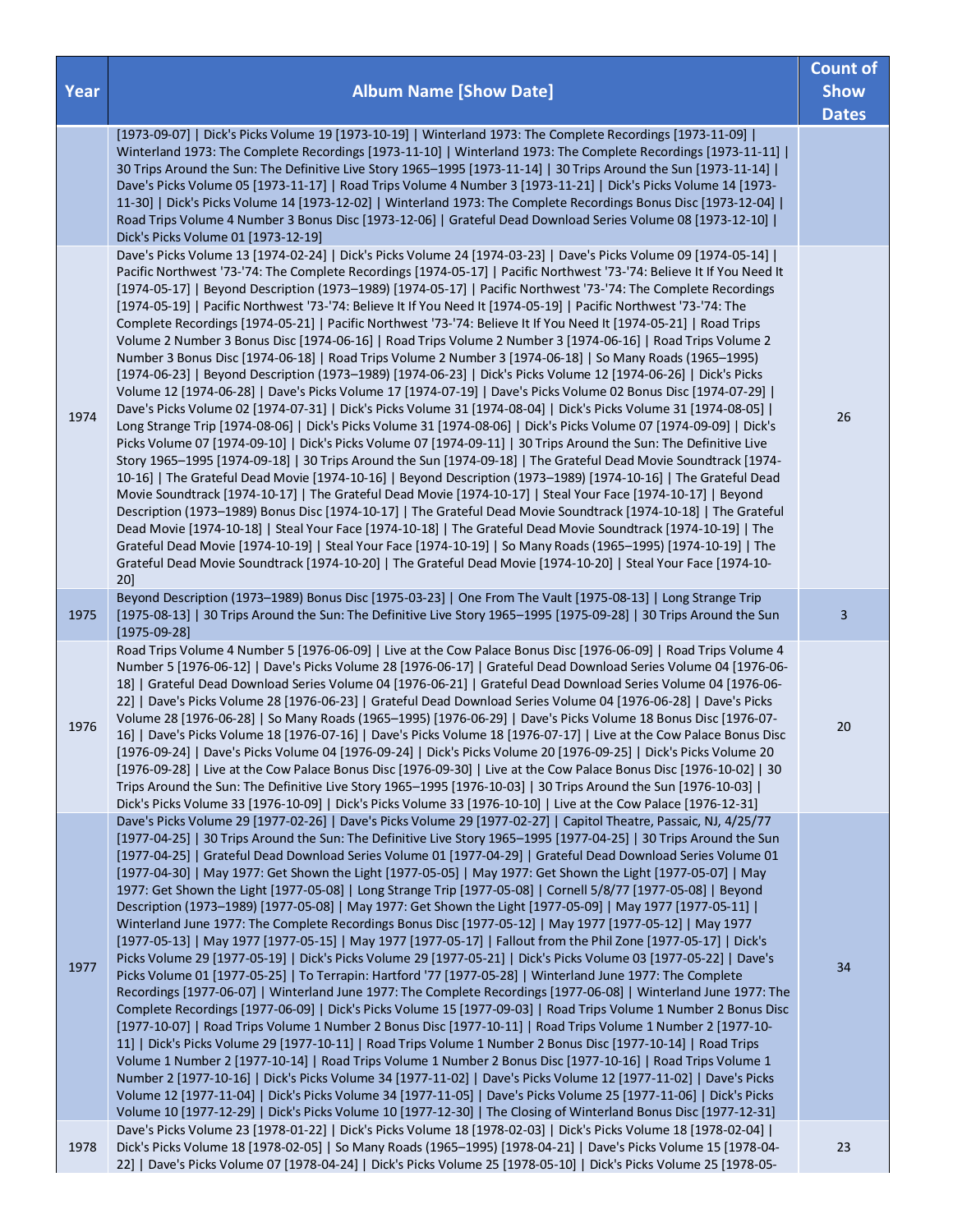|      |                                                                                                                                                                                                                                                                                                                                                                                                                                                                                                                                                                                                                                                                                                                                                                                                                                                                                                                                                                                                                                                                                                                                                                                                                                                                                                                                                                                                                                                                                                                                                                                                                                                                                                                                                                                                                                                          | <b>Count of</b>             |
|------|----------------------------------------------------------------------------------------------------------------------------------------------------------------------------------------------------------------------------------------------------------------------------------------------------------------------------------------------------------------------------------------------------------------------------------------------------------------------------------------------------------------------------------------------------------------------------------------------------------------------------------------------------------------------------------------------------------------------------------------------------------------------------------------------------------------------------------------------------------------------------------------------------------------------------------------------------------------------------------------------------------------------------------------------------------------------------------------------------------------------------------------------------------------------------------------------------------------------------------------------------------------------------------------------------------------------------------------------------------------------------------------------------------------------------------------------------------------------------------------------------------------------------------------------------------------------------------------------------------------------------------------------------------------------------------------------------------------------------------------------------------------------------------------------------------------------------------------------------------|-----------------------------|
| Year | <b>Album Name [Show Date]</b>                                                                                                                                                                                                                                                                                                                                                                                                                                                                                                                                                                                                                                                                                                                                                                                                                                                                                                                                                                                                                                                                                                                                                                                                                                                                                                                                                                                                                                                                                                                                                                                                                                                                                                                                                                                                                            | <b>Show</b><br><b>Dates</b> |
|      | 11]   30 Trips Around the Sun: The Definitive Live Story 1965-1995 [1978-05-14]   30 Trips Around the Sun [1978-05-<br>14]   July 1978: The Complete Recordings [1978-07-01]   July 1978: The Complete Recordings [1978-07-03]   July<br>1978: The Complete Recordings [1978-07-05]   July 1978: The Complete Recordings [1978-07-07]   Red Rocks: 7/8/78<br>[1978-07-08]   July 1978: The Complete Recordings [1978-07-08]   Rocking the Cradle: Egypt 1978 Bonus Disc [1978-<br>09-15]   Rocking the Cradle: Egypt 1978 [1978-09-15]   Beyond Description (1973-1989) [1978-09-15]   Rocking the<br>Cradle: Egypt 1978 Bonus Disc [1978-09-16]   Rocking the Cradle: Egypt 1978 [1978-09-16]   Beyond Description<br>(1973-1989) [1978-09-16]   Road Trips Volume 1 Number 4 Bonus Disc [1978-10-17]   Road Trips Volume 1 Number 4<br>Bonus Disc [1978-10-21]   Road Trips Volume 1 Number 4 [1978-10-21]   Road Trips Volume 1 Number 4 [1978-10-<br>22]   Reckoning [1978-11-17]   Beyond Description (1973-1989) [1978-11-17]   Beyond Description (1973-1989)<br>[1978-11-24]   The Closing of Winterland [1978-12-31]                                                                                                                                                                                                                                                                                                                                                                                                                                                                                                                                                                                                                                                                                                                            |                             |
| 1979 | Live at Hampton Coliseum [1979-05-04]   So Many Roads (1965-1995) [1979-08-12]   Beyond Description (1973-<br>1989) Bonus Disc [1979-08-13]   Road Trips Volume 1 Number 1 [1979-10-25]   30 Trips Around the Sun: The<br>Definitive Live Story 1965-1995 [1979-10-27]   30 Trips Around the Sun [1979-10-27]   Road Trips Volume 1 Number<br>1 Bonus Disc [1979-10-31]   Dick's Picks Volume 13 [1979-11-01]   Road Trips Full Show: Spectrum 11/5/79 [1979-11-<br>05]   Road Trips Volume 1 Number 1 [1979-11-06]   Road Trips Full Show: Spectrum 11/6/79 [1979-11-06]   Road<br>Trips Volume 1 Number 1 Bonus Disc [1979-11-08]   Road Trips Volume 1 Number 1 [1979-11-08]   Road Trips<br>Volume 1 Number 1 Bonus Disc [1979-11-09]   Road Trips Volume 1 Number 1 [1979-11-09]   Road Trips Volume 1<br>Number 1 [1979-11-10]   Dave's Picks Volume 31 [1979-12-03]   Dave's Picks Volume 31 [1979-12-04]   Dick's Picks<br>Volume 05 [1979-12-26]   Road Trips Volume 3 Number 1 [1979-12-28]   Road Trips Volume 3 Number 1 Bonus Disc<br>$[1979-12-30]$                                                                                                                                                                                                                                                                                                                                                                                                                                                                                                                                                                                                                                                                                                                                                                                        | 17                          |
| 1980 | Road Trips Volume 3 Number 4 [1980-05-06]   Road Trips Volume 3 Number 4 [1980-05-07]   Go to Nassau [1980-05-<br>15]   Long Strange Trip [1980-05-16]   Go to Nassau [1980-05-16]   Beyond Description (1973-1989) Bonus Disc<br>[1980-08-31]   Dick's Picks Volume 21 [1980-09-02]   Grateful Dead Download Series Volume 07 [1980-09-03]  <br>Grateful Dead Download Series Volume 07 [1980-09-04]   Reckoning [1980-09-26]   Reckoning [1980-09-30]   Dead<br>Set [1980-10-03]   Dead Set [1980-10-04]   Beyond Description (1973-1989) [1980-10-04]   Reckoning [1980-10-07]  <br>Long Strange Trip [1980-10-07]   Dead Set [1980-10-07]   Beyond Description (1973-1989) [1980-10-07]   Dead Set<br>[1980-10-09]   Reckoning [1980-10-10]   Dead Set [1980-10-10]   Beyond Description (1973-1989) Bonus Disc [1980-<br>10-10]   Beyond Description (1973-1989) [1980-10-10]   Reckoning [1980-10-11]   Dead Set [1980-10-11]  <br>Reckoning [1980-10-13]   Dead Set [1980-10-13]   Beyond Description (1973-1989) [1980-10-13]   So Many Roads<br>(1965-1995) [1980-10-14]   Reckoning [1980-10-14]   Reckoning [1980-10-23]   Beyond Description (1973-1989)<br>[1980-10-23]   Reckoning [1980-10-25]   Dead Set [1980-10-25]   Beyond Description (1973-1989) [1980-10-25]  <br>Reckoning [1980-10-26]   Dead Set [1980-10-26]   Beyond Description (1973-1989) [1980-10-26]   Reckoning [1980-<br>10-27]   Dead Set [1980-10-27]   Dead Set [1980-10-29]   Reckoning [1980-10-30]   Dead Ahead Expanded DVD<br>[1980-10-30]   Dead Ahead [1980-10-30]   Reckoning [1980-10-31]   Dead Set [1980-10-31]   Dead Ahead [1980-10-<br>31]   Beyond Description (1973-1989) [1980-10-31]   30 Trips Around the Sun: The Definitive Live Story 1965-1995<br>[1980-11-28]   30 Trips Around the Sun [1980-11-28]   Dave's Picks Volume 08 [1980-11-30] | 27                          |
| 1981 | Dick's Picks Volume 13 [1981-05-06]   30 Trips Around the Sun: The Definitive Live Story 1965-1995 [1981-05-16]   30<br>Trips Around the Sun [1981-05-16]   Long Strange Trip [1981-07-05]   Postcards of the Hanging [1981-12-03]   Dave's<br>Picks Volume 20 [1981-12-09]                                                                                                                                                                                                                                                                                                                                                                                                                                                                                                                                                                                                                                                                                                                                                                                                                                                                                                                                                                                                                                                                                                                                                                                                                                                                                                                                                                                                                                                                                                                                                                              | 5                           |
| 1982 | Road Trips Volume 4 Number 4 [1982-04-05]   Road Trips Volume 4 Number 4 [1982-04-06]   30 Trips Around the<br>Sun: The Definitive Live Story 1965-1995 [1982-07-31]   30 Trips Around the Sun [1982-07-31]   Dick's Picks Volume<br>32 [1982-08-07]                                                                                                                                                                                                                                                                                                                                                                                                                                                                                                                                                                                                                                                                                                                                                                                                                                                                                                                                                                                                                                                                                                                                                                                                                                                                                                                                                                                                                                                                                                                                                                                                     | $\overline{4}$              |
| 1983 | Dave's Picks Volume 27 [1983-09-02]   Dick's Picks Volume 06 [1983-10-14]   30 Trips Around the Sun: The Definitive<br>Live Story 1965-1995 [1983-10-21]   30 Trips Around the Sun [1983-10-21]                                                                                                                                                                                                                                                                                                                                                                                                                                                                                                                                                                                                                                                                                                                                                                                                                                                                                                                                                                                                                                                                                                                                                                                                                                                                                                                                                                                                                                                                                                                                                                                                                                                          | $\overline{3}$              |
| 1984 | 30 Trips Around the Sun: The Definitive Live Story 1965-1995 [1984-10-12]   30 Trips Around the Sun [1984-10-12]  <br>So Many Roads (1965-1995) [1984-12-31]                                                                                                                                                                                                                                                                                                                                                                                                                                                                                                                                                                                                                                                                                                                                                                                                                                                                                                                                                                                                                                                                                                                                                                                                                                                                                                                                                                                                                                                                                                                                                                                                                                                                                             | $\overline{2}$              |
| 1985 | 30 Trips Around the Sun: The Definitive Live Story 1965-1995 [1985-06-24]   30 Trips Around the Sun [1985-06-24]  <br>Postcards of the Hanging [1985-09-15]   Dick's Picks Volume 21 [1985-11-01]   So Many Roads (1965-1995) [1985-11-<br>10]   Postcards of the Hanging [1985-12-30]                                                                                                                                                                                                                                                                                                                                                                                                                                                                                                                                                                                                                                                                                                                                                                                                                                                                                                                                                                                                                                                                                                                                                                                                                                                                                                                                                                                                                                                                                                                                                                   | 5                           |
| 1986 | 30 Trips Around the Sun: The Definitive Live Story 1965-1995 [1986-05-03]   30 Trips Around the Sun [1986-05-03]                                                                                                                                                                                                                                                                                                                                                                                                                                                                                                                                                                                                                                                                                                                                                                                                                                                                                                                                                                                                                                                                                                                                                                                                                                                                                                                                                                                                                                                                                                                                                                                                                                                                                                                                         | $\mathbf{1}$                |
| 1987 | Dylan & the Dead [1987-07-04]   Beyond Description (1973-1989) [1987-07-04]   Giants Stadium 1987, 1989, 1991<br>[1987-07-12]   Dylan & the Dead [1987-07-19]   View from the Vault, Volume Four [1987-07-24]   Dylan & the Dead<br>[1987-07-24]   View from the Vault, Volume Four [1987-07-26]   Dylan & the Dead [1987-07-26]   30 Trips Around<br>the Sun: The Definitive Live Story 1965-1995 [1987-09-18]   30 Trips Around the Sun [1987-09-18]   View from the<br>Vault, Volume Three [1987-10-03]   Postcards of the Hanging [1987-10-03]   Ticket to New Year's [1987-12-31]                                                                                                                                                                                                                                                                                                                                                                                                                                                                                                                                                                                                                                                                                                                                                                                                                                                                                                                                                                                                                                                                                                                                                                                                                                                                   | $\bf 8$                     |
| 1988 | Grateful Dead Download Series Volume 05 [1988-03-27]   Road Trips Volume 4 Number 2 [1988-03-31]   Road Trips<br>Volume 4 Number 2 [1988-04-01]   Postcards of the Hanging [1988-04-01]   30 Trips Around the Sun: The Definitive<br>Live Story 1965-1995 [1988-07-03]   30 Trips Around the Sun [1988-07-03]   Postcards of the Hanging [1988-07-16]  <br>So Many Roads (1965-1995) [1988-07-29]   Postcards of the Hanging [1988-12-29]                                                                                                                                                                                                                                                                                                                                                                                                                                                                                                                                                                                                                                                                                                                                                                                                                                                                                                                                                                                                                                                                                                                                                                                                                                                                                                                                                                                                                | $\overline{7}$              |